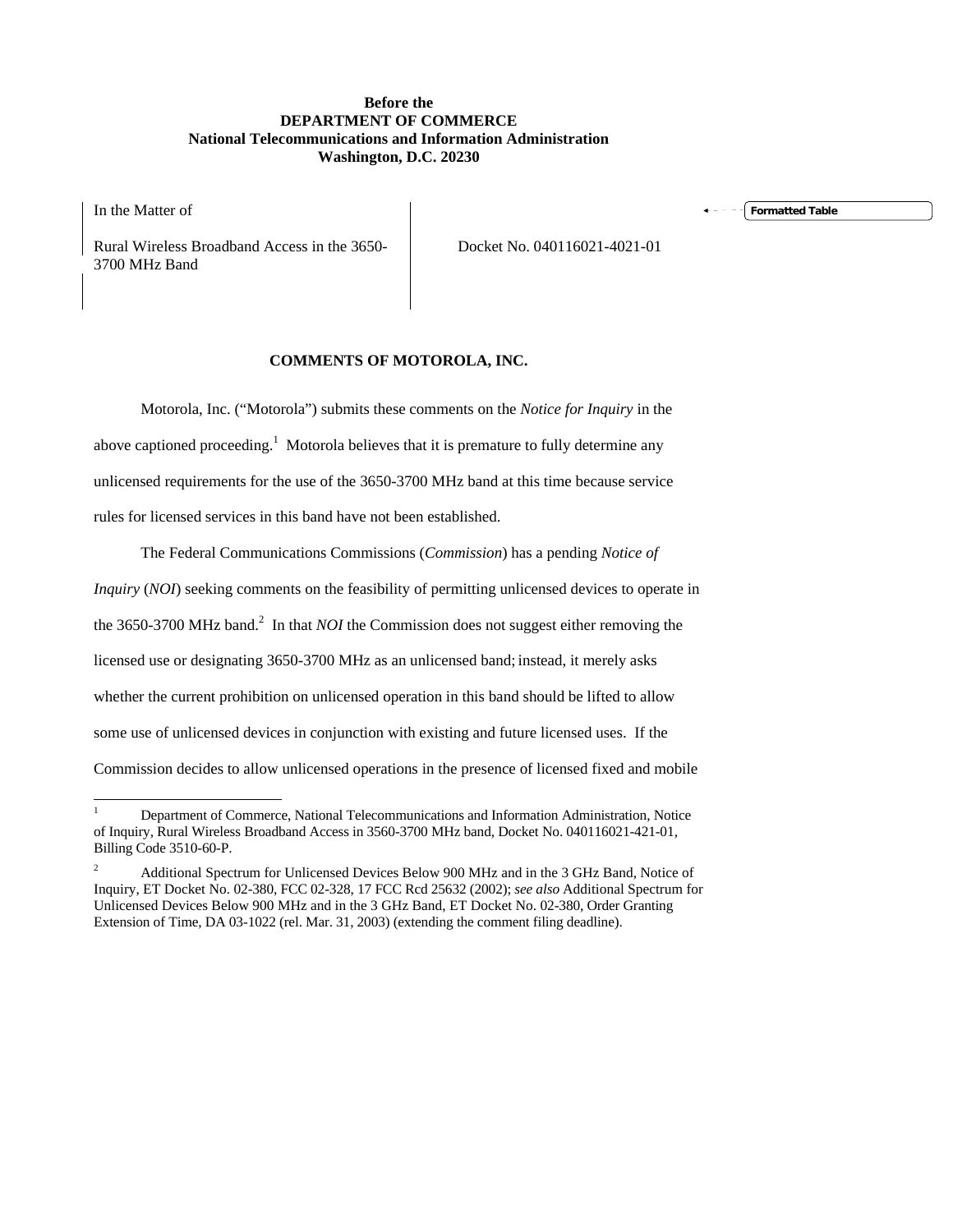systems it will be difficult to find measures to ensure protection of the licensed applications, particularly for mobile operations.

Because the locations of mobile handsets are unpredictable, unlicensed use of licensed mobile spectrum presents unique difficulties in providing adequate safeguards to protect licensed operations from interference. As Motorola has discussed in previous comments and ex parte filings to the Commission, secondary unlicensed use of licensed spectrum may be feasible, in some cases, through the exploitation of "spectrum holes."<sup>3</sup> However, such secondary use should be permitted only if unlicensed devices do not cause harmful interference to the primary licensed users. Fundamental obstacles to secondary unlicensed use are the problems presented by "hidden terminals" shadowing of unlicensed devices, and inability to predict future spectrum use.<sup>4</sup> In such circumstances, an unlicensed device may be unable to detect use of its transmitting frequency throughout the entire zone that is affected by its transmissions. Therefore, use of listen-before-talk protocols would be insufficient to prevent harmful interference from occurring.

These problems may be manageable in spectrum where licensed operations are exclusively fixed, and hence the locations of transmitters and receivers are known. As the *Notice of Inquiry* suggests, unlicensed devices could, in theory, incorporate global positioning system ("GPS") capability and the technology to access databases so that they would know when they are operating within the vicinity of licensed operations.<sup>5</sup> In bands where the locations of licensed transmitters are fixed, such measures may allow unlicensed devices to operate without causing

-

<sup>5</sup> *See Notice of Inquiry* ¶¶ 13 & 16 n.39. There may be instances where a device is unable to obtain a GPS fix. If a device can not accurately determine its location it should not be permitted to transmit.



<sup>3</sup> *See* Comments of Motorola, Inc., ET Docket No. 02-135, Jan. 27, 2003, at 27 ("Motorola SPTF Comments"); Motorola, Inc., *A White Paper on the Exploitation of "Spectrum Holes" to Enhance Spectrum Efficiency*, ET Docket No. 02-135, Oct. 28, 2002 ("Motorola Spectrum Holes White Paper").

<sup>4</sup> *See* Motorola SPTF Comments at 27; Motorola Spectrum Holes White Paper at 3-5 and figures 1 and 3.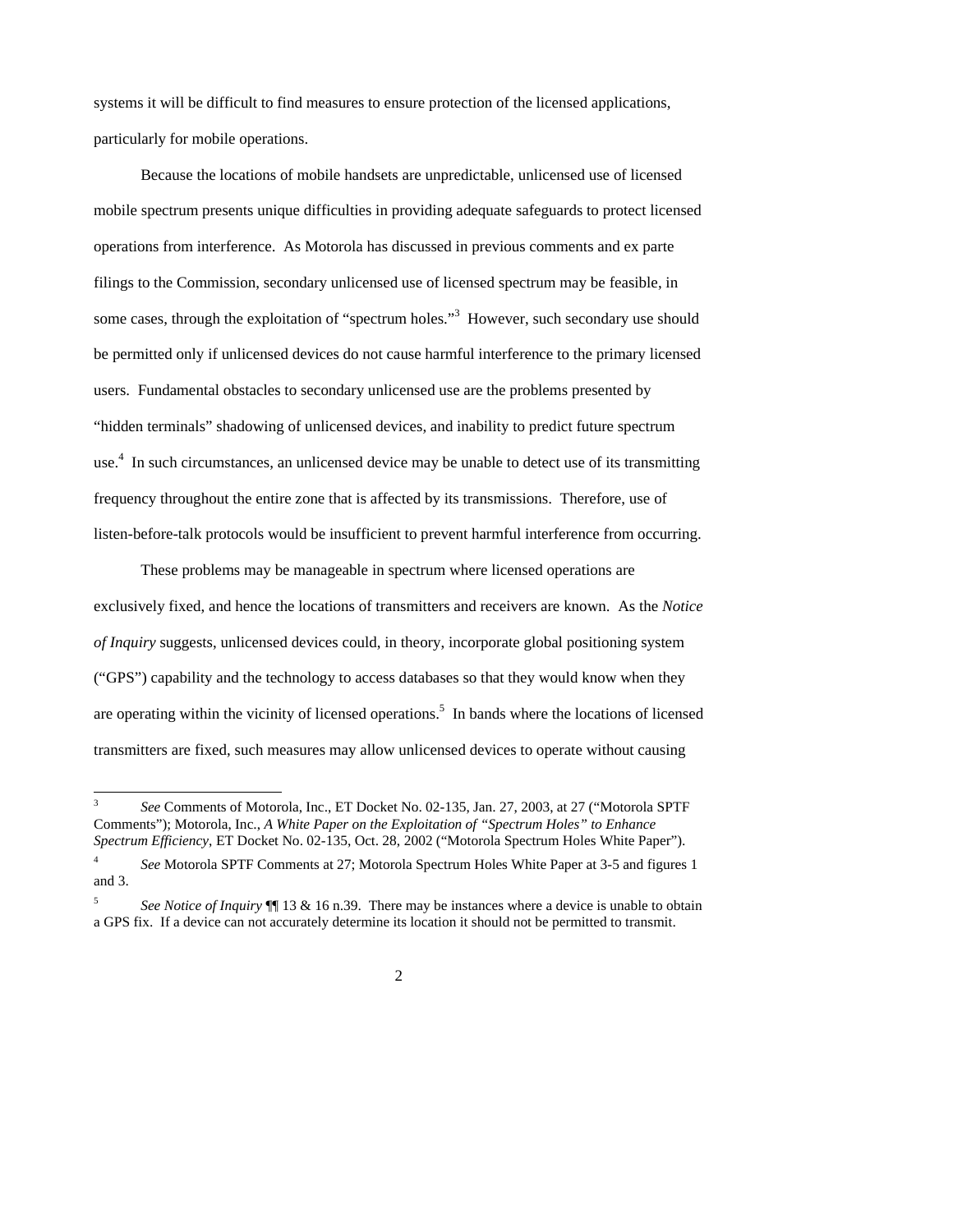harmful interference to licensed users. Before permitting such secondary use, however, Motorola recommends that the Commission first ensure that unlicensed devices are able to determine their own location<sup>6</sup> and the locations of licensed facilities in their vicinity with a high degree of reliability. Motorola urges the NTIA in its role as the President's principal advisor on telecommunications and information policy matters consider not only the requirements to protect licensed Federal government users but also the requirements of licensed non-Federal government users.

Secondary unlicensed use is not feasible, at this time, in spectrum where licensed mobile operations are present. In general, the dense spectral reuse, area licensing with no database of individual base stations, dynamic spectrum use, and high degree of mobility for mobile and portable radios make it impractical for unlicensed devices to access a database. Therefore, unlicensed devices may not be able to determine whether they are in the vicinity of a receiver even if the unlicensed device has GPS capability.<sup>7</sup> An unlicensed device would not be able to determine in advance whether a transmission would interfere with licensed operations.<sup>8</sup> Therefore, due to the dynamic nature of mobile operations, there is no readily apparent technological solution that would enable unlicensed secondary use without causing harmful interference to licensed services.

 $\frac{1}{6}$ GPS capability is not always available where unlicensed devices may operate.

<sup>7</sup> Such technology would be of particularly limited benefit with respect to licensed mobile-tomobile operations, where such operations are not constrained to any specific locations.

<sup>8</sup> In fact, for many mobile services, this problem extends to base stations, because base station transmitters are not licensed or recorded in any FCC database.

<sup>3</sup>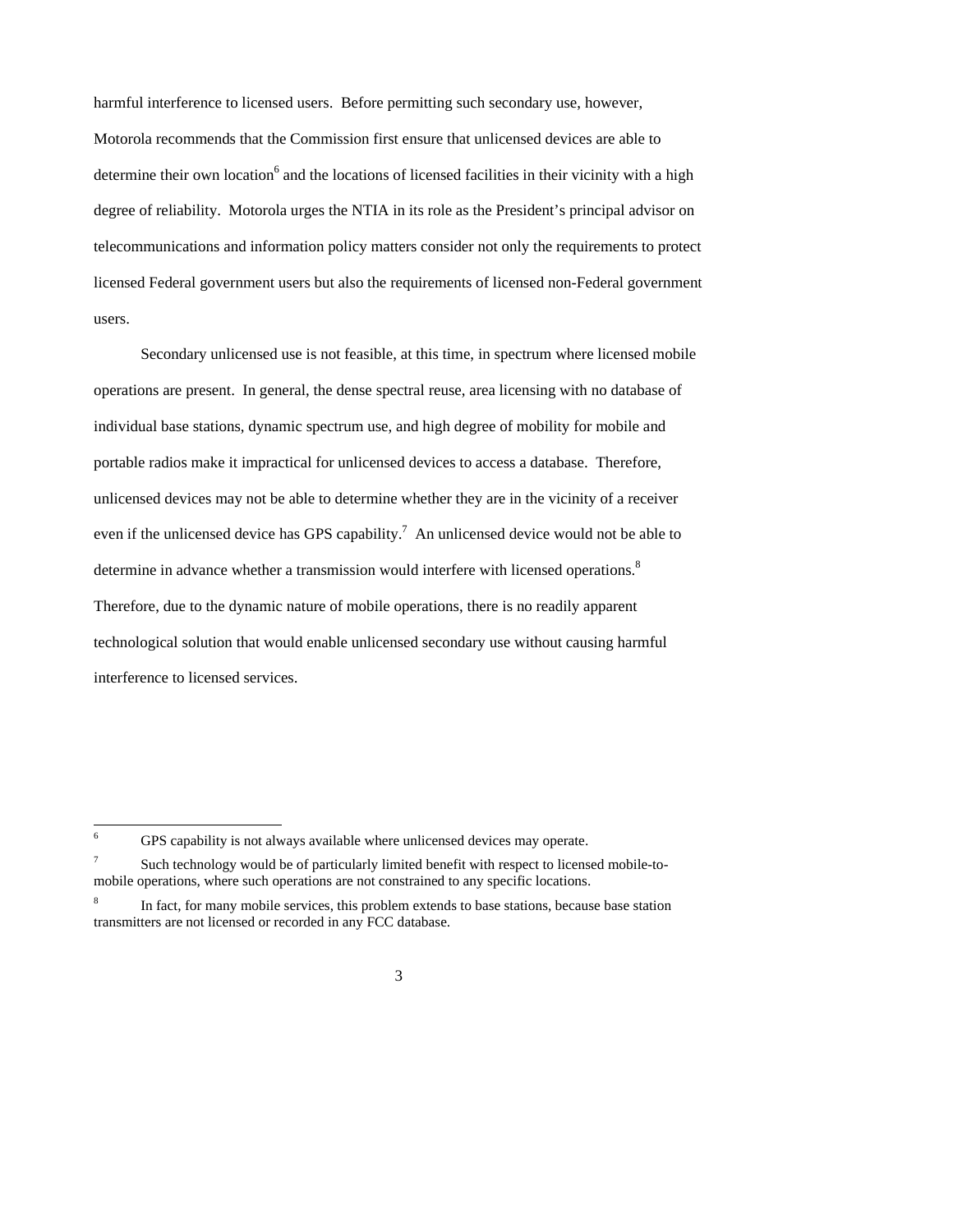## **I. PERMITTING UNLICENSED USE OF THE 3650-3700 MHZ BAND WOULD BE PREMATURE BEFORE SERVICE RULES FOR LICENSED USERS HAVE BEEN ESTABLISHED**

The Commission's *Notice of Inquiry* seeks comments on the feasibility of permitting unlicensed devices to operate in the 3650-3700 MHz band and specifically requests information on methods to ensure the continued protection of Government agencies operating in that band. Motorola believes that amending Part 15 to allow unlicensed operation in this band would be premature at this time. Without the full picture of the protection requirements of Government services and non-Government services that will be operating in the 3650-3700 MHz band it is difficult, if not impossible to fully determine operation requirements for the unlicensed devices.

The Commission allocated the 3650-3700 MHz band for fixed and mobile (base stations) services on a primary basis in October 2000 and simultaneously instigated a rulemaking proceeding to consider licensing and service rules for this band.<sup>9</sup> That proceeding remains open and licenses have not yet been issued for new fixed and mobile services in the band.<sup>10</sup> Given the present state of flux in that proceeding, and the current lack of understanding with regard to what the technical and operating parameters would be for new licensed services in the 3650-3700 MHz band, it would be inappropriate to allow unlicensed operations to commence in this band.<sup>11</sup>

The Commission should instead focus on developing the licensing and service rules so that new licensed fixed and mobile services can be deployed in the 3650-3700 MHz band. Once these parameters are determined, it would be possible to determine whether unlicensed

-

<sup>9</sup> Amendment of the Commission's Rules With Regard to the 3650-3700 MHz Government Transfer Band, ET Docket No. 98-237, First Report and Order and Second Notice of Proposed Rule Making, 15 FCC Rcd 20488 (2000).

<sup>10</sup> *See Notice of Inquiry* ¶ 18.

<sup>4</sup>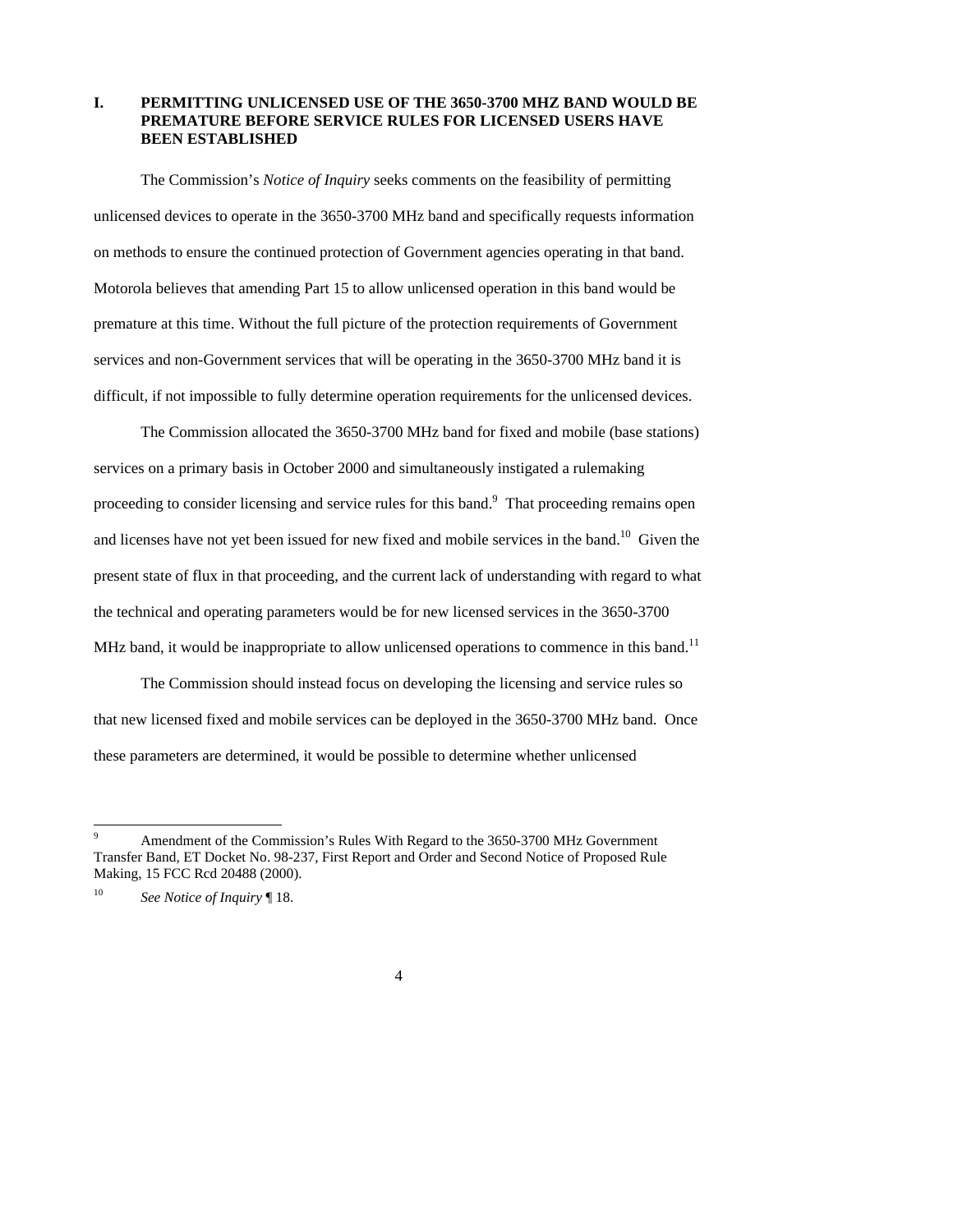operations in this band would be feasible, given the requirement that licensed users of this spectrum must be fully protected from interference from unlicensed devices.

Although the extent of Government operations were established in the conditions under which this band was transferred to non-Government use, it would not be appropriate to establish sharing conditions with unlicensed devices until rules for all licensed operations, including non-Government, are known. Without this information it is not possible to understand the total radio environment, including the interplay between licensed services. However, some general observations of potential approaches to protect Government services can be discussed. Government operations are specified at three locations, a condition of the transfer of this band allows Government radiolocation stations to continue to operate indefinitely in the 3650 MHz band at three locations with a "radius of operation" of 80 kilometers (49.7 miles).<sup>12</sup>

To gain a full understanding if techniques such a Dynamic Frequency Selection (DFS) or systems with GPS capability enable co-existence, studies should be developed in three specific areas 1) the level of interference which both government and commercial primary services deem as acceptable, 2) the scenario use case and demand for additional unlicensed systems and 3) the methodology to estimate interference levels. All the questions posed by the NTIA address most of these areas but the only piece of this puzzle available is the government use of the band.

Once the aforementioned items are determined then the various potential mitigation techniques can be evaluated to determine the ability of unlicensed devices to co-exist without causing interference. For the purposes of unlicensed co-existence with the Federal Government systems NTIA is concerned with, it may be possible to determine requirements for systems that employ GPS location. For example, Motorola's Canopy<sup>TM</sup> System used primarily for outdoor

-

# 5

 $12$  The three locations are Pascagoula, Mississippi; Pensacola, Florida; and Saint Inigoes, Maryland. Any operations in the 3650 MHz band would be required to protect Federal Government operations at these locations from interference.